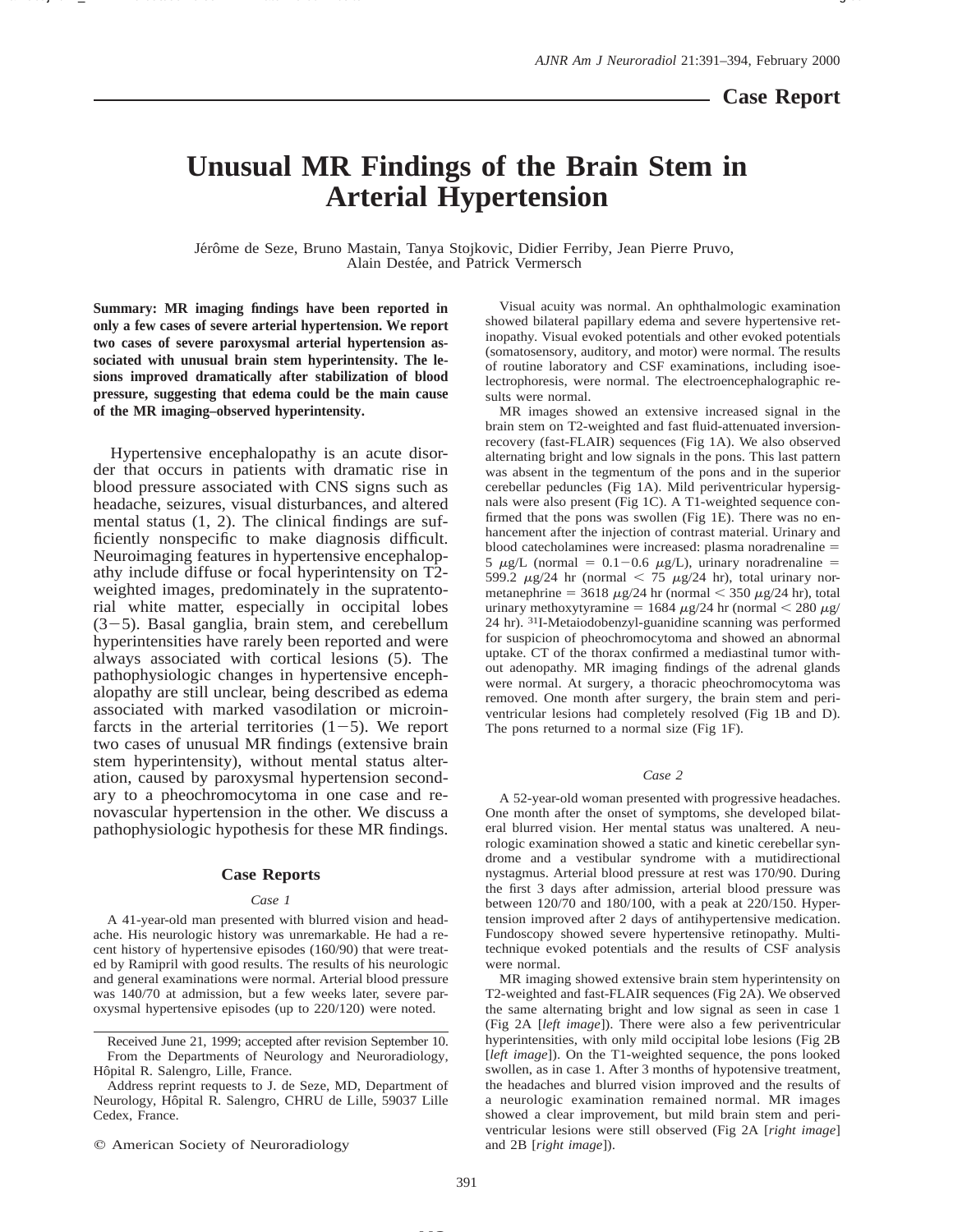

Fig 1. Images of a 41-year-old man who presented with blurred vision and headache. The fast-FLAIR imaging parameters were as follows: 9000/119/1 (TR/TE/excitations); acquisition time, 3 min 27 s; field of view, 175  $\times$  280; matrix, 154  $\times$  256. The T1-weighted imaging parameters were as follows: 540/12/1; acquisition time, 2 min 39 s; field of view, 188  $\times$  250; matrix, 144  $\times$  256. A, Fast-FLAIR image shows an extensive brain stem lesion.

- B, Fast-FLAIR image shows that the lesion dramatically improved after surgical treatment of pheochromocytoma.
- C, Fast-FLAIR image shows periventricular hyperintensities.
- D, Fast-FLAIR image shows that the periventricular hyperintensities also totally resolved after surgery.
- E, T1-weighted image shows that the pons was swollen at the begining of the symptoms.
- F, T1-weighted image shows that the pons returned to normal size and configuration after surgery.



FIG 2. Images of a 52-year-old woman who presented with progressive headaches.

A, Fast-FLAIR image shows a brain stem lesion (left) and that the brain stem lesion resolved after treatment for hypertension (right). B, Fast-FLAIR image shows periventricular hyperintensities (left) and that the periventricular hyperintensities decreased considerably after treatment (right).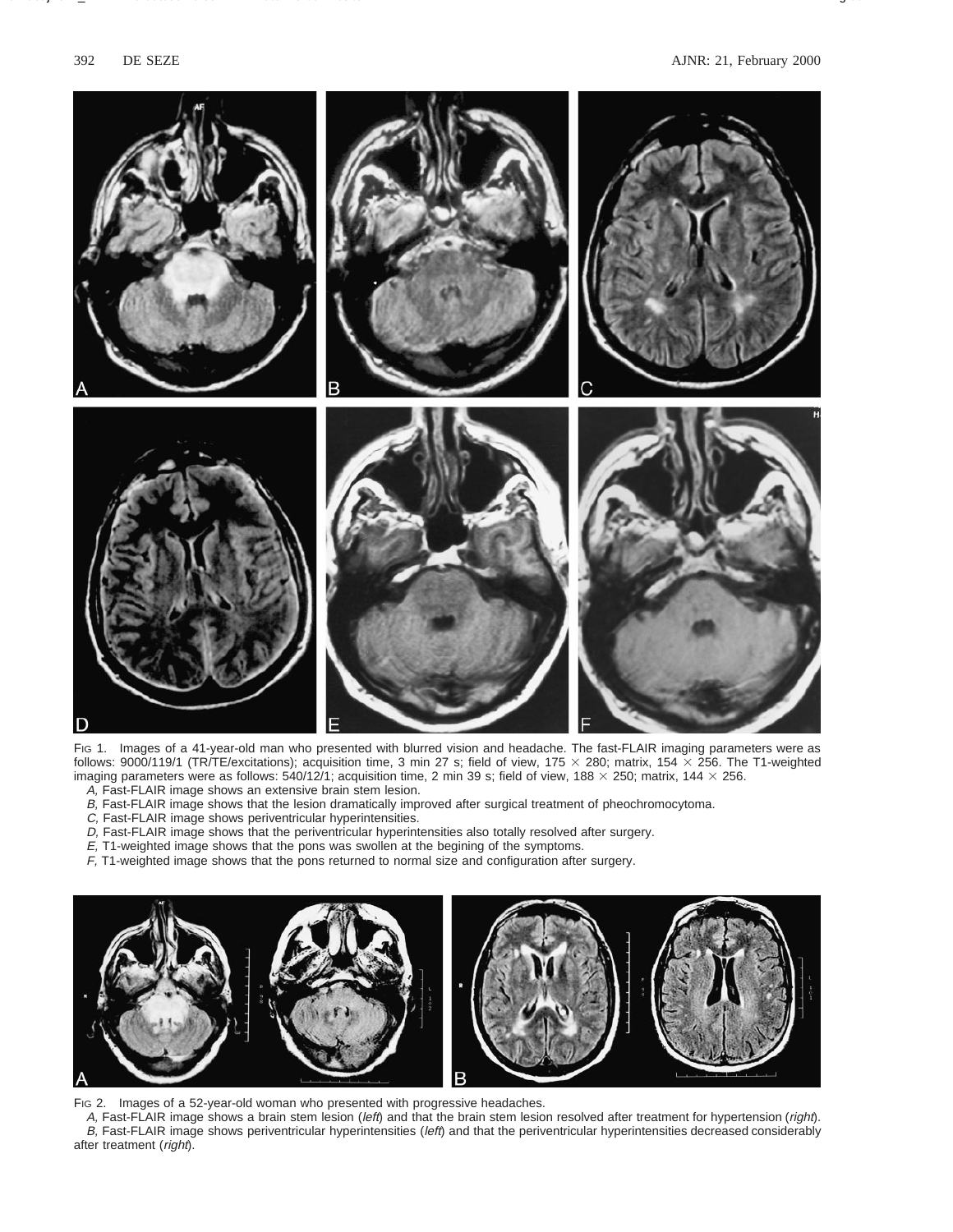#### **Discussion**

Brain stem MR hyperintensity has not been described as sign of paroxysmal hypertension. In our two cases, clinical signs and CT findings first suggested glioma. Major retinal hypertensive signs were of particular importance for the diagnostic workup leading to a diagnosis of CNS manifestations of severe paroxysmal hypertension. The MR findings with alternating bright and low signals, probably signifying edema/fluid between the transverse pontine bundles, could also help to distinguish edema secondary to paroxysmal hypertension from brain stem tumor.

In two studies of acute hypertensive encephalopathy, the main MR finding was hyperintensity in the supratentorial white matter (5, 6). Brain stem hyperintensities have also been reported, but they are associated with extensive cortical lesions and clinical signs such as altered mental status (5, 6). In the brain stem, neuropathologic changes have been variously described as fibrinoid necrosis, thrombosis of arterioles and microvessels, and petechial hemorrhages (3, 5, 7, 8).

Several mechanisms have been discussed to try to account for MR-revealed abnormalities. The first hypothesis was edema, as in eclamptic encephalopathy (7). In such cases, edema, involving mainly the posterior brain areas, is frequently bilateral and reversible, allowing the diagnosis to be confirmed. The rapid increase in blood pressure could affect the blood-brain barrier, leading to increased permeability and extravasation of proteins and fluid, resulting in cerebral edema (1, 7, 9). On the other hand, abnormal increased sensitivity of vessels to circulating vasoactive agents or endothelial cell dysfunction has also been suggested (5, 10, 11). An alternative mechanism has been suggested to explain the pathogenesis of hypertensive MR lesions, namely that autoregulatory vasoconstriction in the brain, in response to a severe rise in blood pressure, could induce hypoperfusion, leading to focal and diffuse areas of ischemia and infarction  $(8-12)$ . Whatever the case, sequential MR examinations should help to determine the mechanism involved. We did not obtain diffusion-weighted images, but such a sequence could be important in distinguishing between interstitial and cytotoxic edema. Diffusion-weighted images would not show hyperintense signal because of the presence of interstitial rather than cytotoxic edema.

In our two cases, edema seems to have been the major pathophysiologic mechanism because MR imaging findings after treatment were normal or nearly normal. In one case, the diagnostic workup showed a thoracic pheochromocytoma. Pheochromocytomas occur extra-adrenally in only 10% to 20% of the cases (13). Cases with CNS symptoms, such as headache and blurred vision, and an MR study of the brain have been rarely reported (14). Eclevea et al (14) reported a case of hypertensive encephalopathy with white matter changes

shown on MR images, but the lesions were mainly in the supratentorial regions. Although there are a few reports of cerebral hemorrhage and stroke associated with pheochromocytoma (14), brain stem lesions have not been previously described as being shown on MR images. In a non-imaging report of pheochromocytoma-related hypertensive encephalopathy, infarcts were found to involve the pons, basal ganglia, cerebellum, and periventricular white matter (15). It has been suggested that direct catecholamine toxicity might also have a role in the generation of brain lesions (16). That study reported a high concentration of neuropeptide Y around cerebral and coronary vessels, which could have contributed to a vasospasm and thus induced a stroke. In our case, however, MR imaging–shown abnormalities were probably secondary to edema, as evidenced by the complete disappearance of the lesions after surgery and arterial blood pressure stabilization. Further reports of MR imaging of the brain or neuropathologic analysis of the brain in cases of pheochromocytoma should allow a better understanding of the pathophysiologic pathways of CNS manifestations and the role of endocrine substances. To our knowledge, there is no clear explanation for the prominence of brain stem changes compared with the other brain territories, especially in occipital lobes.

Our cases show a particular MR pattern secondary to severe paroxysmal hypertension, thus allowing a better understanding of the change associated with arterial hypertension. The dramatic improvement of the lesions suggest that they should be considered secondary to edema rather than to ischemic episodes.

#### **References**

- 1. Chester EM, Agamanolis DP, Banker BQ, Victor M. **Hypertensive encephalopathy: a clinicopathologic study of 20 cases.** *Neurology* 1977;28:928–939
- 2. Healton EB, Brust JC, Feinfeld DA, Thomson GE. **Hypertensive encephalopathy and the neurologic manifestation of malignant hypertension.** *Neurology* 1982;32:127–132
- 3. Weingarten K, Zimmerman RD, Pinto RS, Whelan MA. **Computed tomographic changes of hypertensive encephalopathy.** *AJNR Am J Neuroradiol* 1984;6:385–398
- 4. Kuong YL, Yu YL, Lam KSL, Woo E, Ma JTC, Huang CY. **CT appearance in hypertensive encephalopathy.** *Neuroradiology* 1987;29:215
- 5. Schwartz RB, Jones KM, Kalina P, et al. **Hypertensive encephalopathy: findings on CT, MR imaging, and SPECT imaging in 14 cases.** *AJR Am J Roentgenol* 1992;159:379–383
- 6. Weingarten K, Barbut D, Filippi C, Zimmerman RD. **Acute hypertensive encephalopathy: findings on spin-echo and gradient-echo MR imaging.** *AJR Am J Roentgenol* 1994;162:665–670
- 7. Beltramello MM, Bongiovanni LG, Polo A, Pistoia L, Rizzoto N. **Eclamptic encephalopathy: imaging and pathogenic considerations.** *Acta Neurol Scand* 1997;96:277–282
- 8. Finnerty FA. **Hypertensive encephalopathy.** *Am J Med* 1972;52: 672–678
- 9. Skinhoj E, Standgoard S. **Pathogenesis of hypertensive encephalopathy.** *Lancet* 1973;461–462
- 10. Hinchey J, Chaves C, Appignani B, et al. **A reversible posterior leukoencephalopathy syndrome.** *N Engl J Med* 1996;334:494–500
- 11. Urushitani M, Seriu N, Udaka F, Kameyasma M, Nishinaka K, Kodama M. **MRI demonstration of a reversible lesion in cerebral deep white matter in thrombotic thrombocytopenic purpura.** *Neuroradiology* 1996;38:137–138